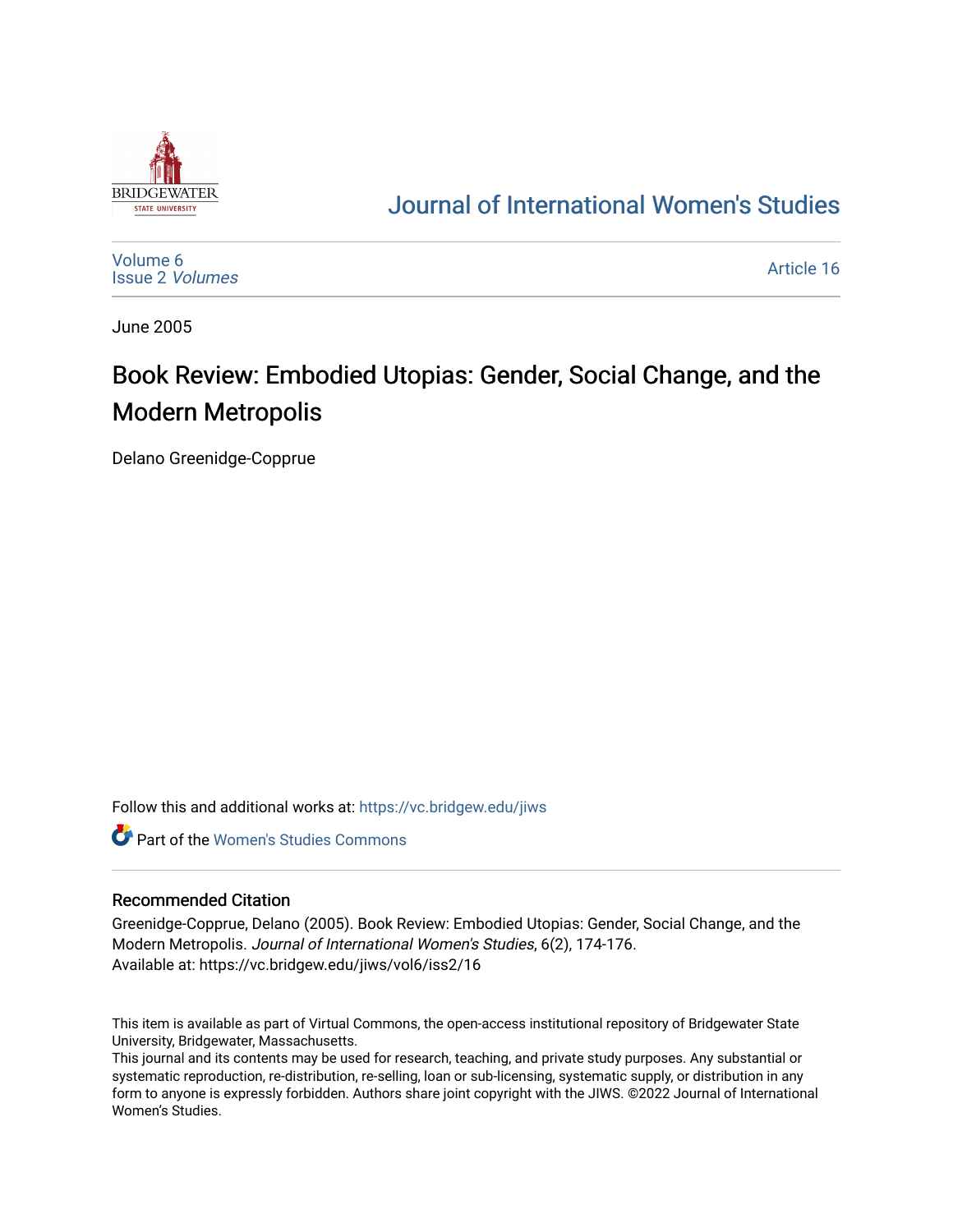This journal and its contents may be used for research, teaching and private study purposes. Any substantial or This journal and its contents may be ased for research, leading any private study purposes. Any substantial or<br>systematic reproduction, re-distribution, FE-SPIIng, To and PUB-IRERSING, Systematic supply or distribution in to anyone is expressly forbidden. ©2005 Journal of International Women's Studies.

*Embodied Utopias: Gender, Social Change, and the Modern Metropolis***.** Edited by Amy Bingaman, Lise Sanders and Rebecca Zorach. 2002. London: Routledge. 316 pp. Photographs, illustrations, bibliography and index are included. \$39.95 (paperback).

Reviewed by Delano Greenidge-Copprue<sup>7</sup>

*The mother art is architecture. Without an architecture of our own we have no soul of our own civilization.*  --Frank Lloyd Wright

This anthology considers the idea of utopia, from Plato's Republic to Cyberspace, in terms of gender, specifically the notion of the body politic and the politics of the body. One of the fundamental principles of utopia is that it is an imagined space that includes and excludes certain bodies. But, exactly how does this process of inclusion and exclusion work, and what can gender studies teach us about art and architecture?

One of the chief questions *Embodied Utopias* investigates is how gender roles are determined by utopian visions and architectural spaces. The fine introduction by the editors and the fifteen accompanying essays analyze the relationship between the metropolis, gender, and social change. The findings and the arguments are often startling. In particular, this anthology focuses on modern architecture of the twentieth century. With its proliferation of wars and imperialism, the twentieth century offers us useful terrain for thinking about the relationship between the politics we preach and the buildings we build. To this end, *Embodied Utopias* deals with reform as well, as some attention is given to the nineteenth-century reform movements and the utopian experiments in the American context.

The range of discussion is international in scope, exploring such metropolises as Washington (DC), Hanoi (Vietnam), Tysons Corner (Virginia), and Bangkok (Thailand). As a result, we witness in Bangkok, for example, the difference between the Thai and Western concepts of "face." With its comparative analyses, this collection helps us to explore how the roles of men and women are shaped in urban spaces, and suburbia. Along the way, the collection provides useful meditations on postmodern cities, cities where there is no time, but timelessness and nostalgia, such as Disney's Celebration, personal cities that are designed to be experienced from your car, such as Tysons Corner, and even invisible cities, spaces that exist in alleys and behind the faces of public buildings.

Scholars of gender and art history will be fascinated by the discussion of Le Corbusier, particularly his views of architecture and design as purely "masculine" and everything else as "feminine." Scholars of gender and post-World War I Europe will be interested in the feminization of Berlin. Students of reform in the United States will find great interest in reading the discussion of Jane Addams' Hull House Settlement. Americanists will be shocked into recognition when reading about the Mall of Washington, DC and the "building" of American citizens in the image of white bourgeois males. This project of rebuilding the nation's capitol, a supposed utopia, brought with it

Journal of International Women's Studies Vol 6 #2 June 2005 174

Published by Virtual Commons - Bridgewater State University, 2005

 $\overline{a}$ 

<span id="page-1-0"></span> $<sup>7</sup>$  Delano Greenidge-Copprue is a Humanities Professor, Manhattan School of Music.</sup>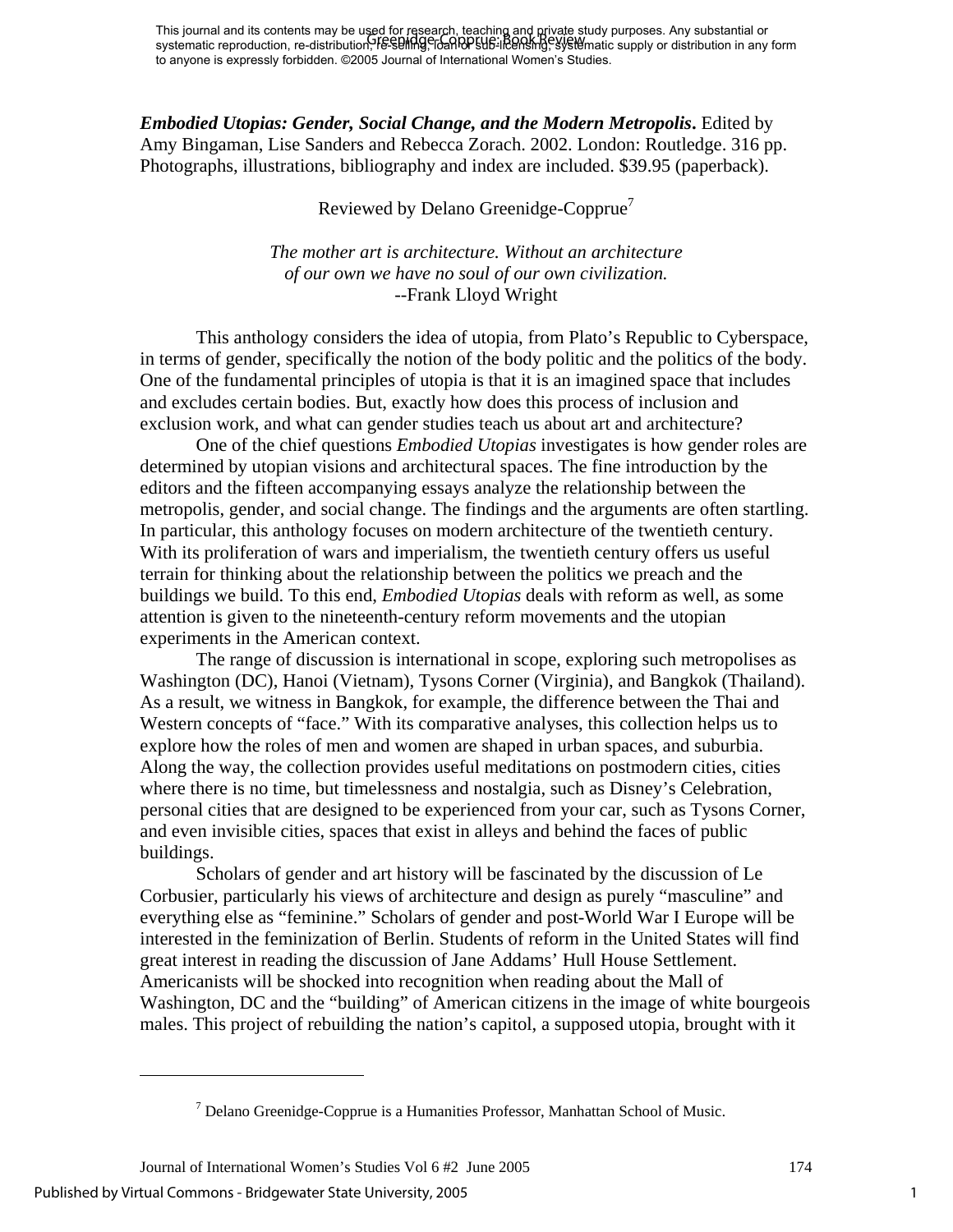the displacement and alienation of thousands who did not fit within the ideal image of the body politic, creating dystopic chords within the nation's First City.

This study stretches across disciplines--anthropology, literary study, art and art history, along with social work and social history, just to name a few. The result of this interdisciplinarity is an anthology that meaningfully explores how we view the world and ourselves, bodies bound by space and time. Moving from essay to essay, this anthology alters the way we see, read, think, and experience the world. Each argument raises evocative, authentic questions honestly traced out, with no critical sleight of hand. The essays critically analyze such concepts as urban, suburban, and pan-urban in terms of gender, ranging from the inner city and shelters to Disney's utopia of Celebration to the dystopias that accompany such settlements. The collection also considers how late capitalism brought with it urban design that we think of as postmodern, resulting in disembodied architecture.

The editors and essayists have taken on the task of locating the connection between gender, the metropolis, and social change. To this end, they have done a fine job. Each essay builds upon the next, stripping away the layers of hidden meaning behind urban design and architecture. The essays as a whole never settle for easy formulations. While the collection is called "embodied utopias," the anthology concludes with a section on haunting and cyberspace, a section that disrupts the claims made earlier that there has never existed a utopia that has been "embodied" because urban design includes and excludes. As a result, such classic studies like Mary Douglas's *Purity and Danger* come into play to help us understand how architecture works to include and to exclude, and cities create centers of inclusion and edges of exclusion. The great strength of this anthology is its scope, ranging from the United States to Europe to Asia, showing us how architectural motifs resurface in different contexts with different meanings.

There is much to praise in this collection by Bingaman, Sanders, and Zorach, including the wide range of contributors bridging the humanities and the social sciences, the abundant illustrations, and the bibliography that invites scholars to continue to read beyond this anthology. Scholars will feel encouraged to design courses that put some of the works cited here into dialogue, in lectures and seminars on college campuses, and perhaps in advanced placement classes on the secondary school level. These essays are useful to any scholar or teacher interested in architecture, the visual arts, art history, anthropology, literary study, cultural study, urban planning, public policy, women's studies, gender, popular culture, modernism, postmodernism and history. Any classroom that explores the idea of modernity and cities would benefit profoundly from this collection, especially its treatment of gender and space.

Like all good works of criticism, this collection requires us to rethink our ideas about utopia, even to go so far as the disavowal of the need for a utopia. The foundation of this collection lies in the writings of Plato and Sir Thomas More, and the roots of western thinking about utopia, meaning both "no place" and *eutopia*, meaning "happy place." And this foundation is constantly questioned. One of the chief contradictions of the phrase "embodied utopia" is that it does not exist because bodies are always excluded, marginalized, alienated. After all, the rupture between buildings and bodies create the dystopias that necessarily accompany our so-called utopias.